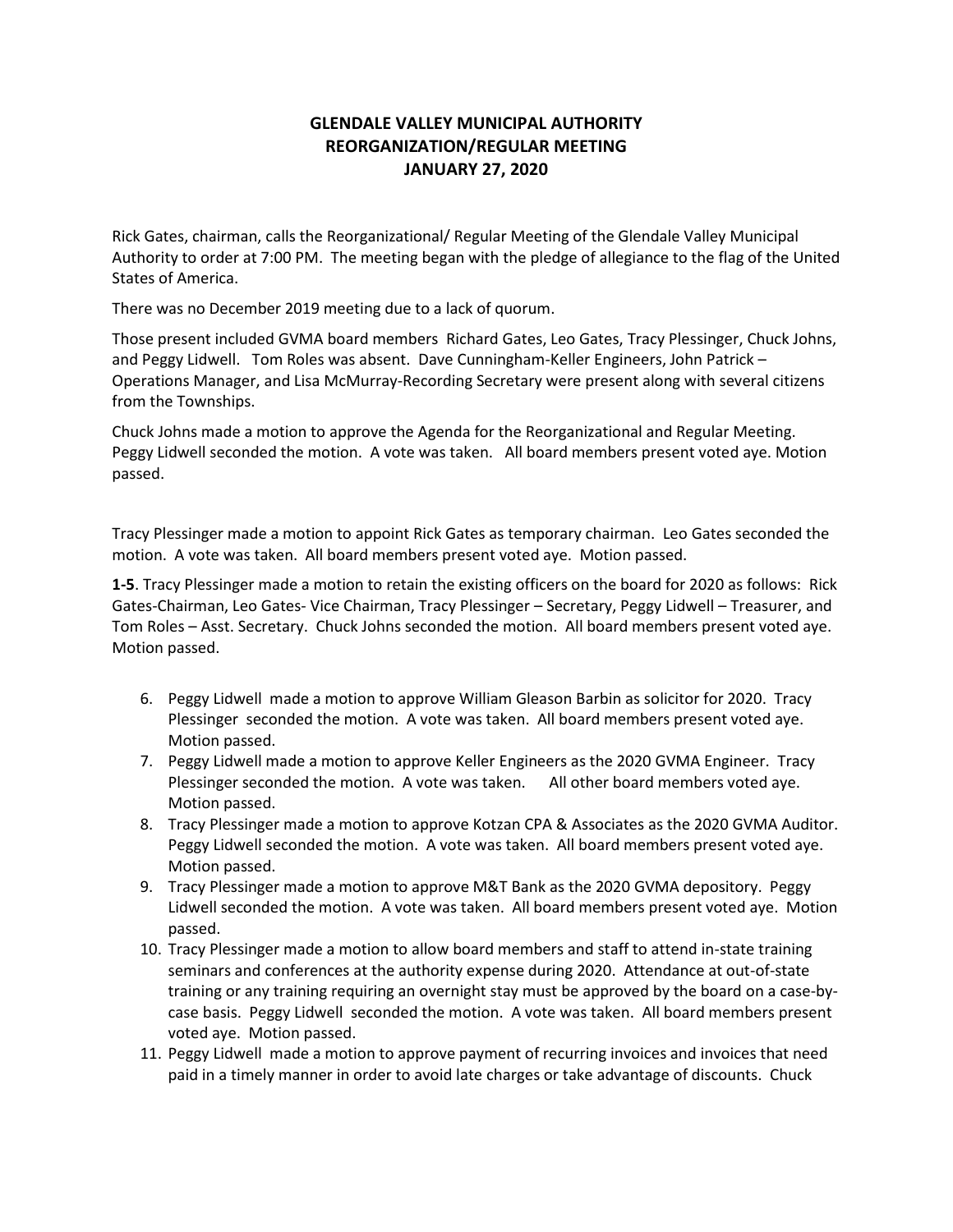Johns seconded the motion. A vote was taken. All board members present voted aye. Motion passed.

12. Leo Gates made a motion to approve signatories for all GVMA deposit accounts. All accounts require two signatures on checks. Signers are Rick Gates, Tom Roles, Peggy Lidwell, and Lisa McMurray. Peggy Lidwell seconded the motion. A vote was taken. All board members present voted aye. Motion passed.

Tracy Plessinger made a motion to adjourn the reorganizational meeting. Chuck Johns seconded the motion. A vote was taken. All board members present voted aye. Motion passed.

#### **Floor Opened for Public Comment on Agenda Items-NONE**

- A. Tracy Plessinger made a motion to enter executive session at 7:05 p.m. to discuss personnel/legal matters. Leo Gates seconded the motion. A vote was taken. All board members present voted aye. Motion passed.
- B. Chuck Johns made a motion to exit executive session at 7:45 p.m. Leo Gates seconded the motion. A vote was taken. All board members present voted aye. Motion passed.
- C. Peggy Lidwell made a motion to approve the November 2019 regular meeting minutes. Leo Gates seconded the motion. A vote was taken. All board members present voted aye. Motion passed.

#### **Manager's Report**

Tracy Plessinger made a motion to approve the Manager's Report. Chuck Johns seconded the motion. A vote was taken. All board members present voted aye. Motion passed.

### **Operator's Report**

Chuck Johns made a motion to approve the Operator's Report. Tracy Plessinger seconded the motion. A vote was taken. All board members present voted aye. Motion passed.

#### **Engineer's Report**

Tracy Plessinger made a motion to approve the Engineer's Report. Leo Gates seconded the motion. A vote was taken. All board members present voted aye. Motion passed.

#### **Old Business-NONE**

#### **New Business**

- A. Tracy Plessinger made a motion to approve December 2019 receipts in the amount of \$119,370.19 and disbursements in the amount of \$247,665.45. Chuck Johns seconded the motion. A vote was taken. All other board members present voted aye. Motion passed.
- B. Tracy Plessinger made a motion to approve January receipts in the amount of \$182,655.05 and disbursements in the amount of \$124,588.82. Peggy Lidwell seconded the motion. A vote was taken. All other board members present voted aye. Motion passed.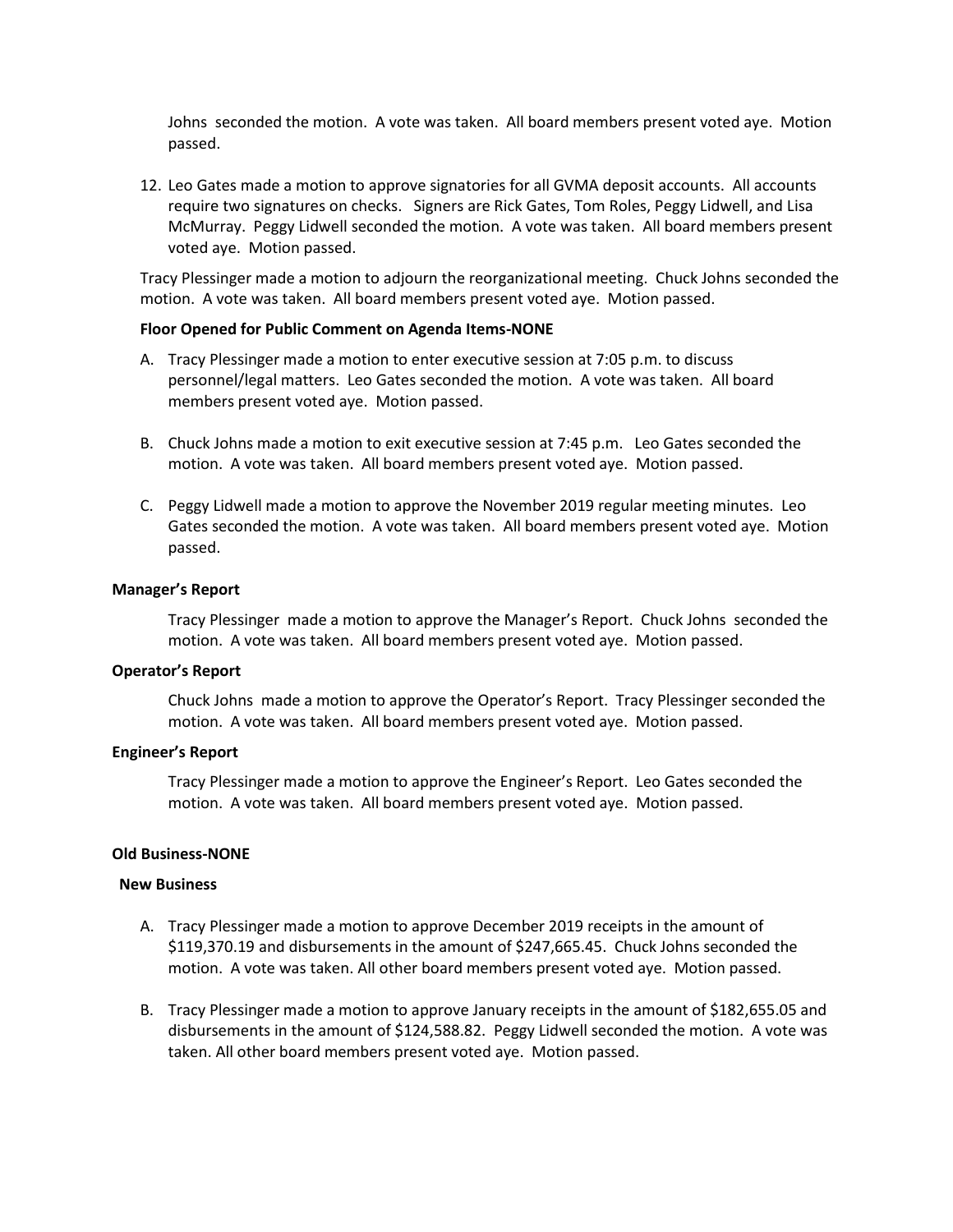- C. Tracy Plessinger made a motion to approve the November Treasurer's Report showing a balance of \$223,944.18. Peggy Lidwell seconded the motion. A vote was taken. All board members present vote aye. Motion passed.
- D. Tracy Plessinger made a motion to approve the December Treasurer's Report showing a balance of \$73,132.19. Peggy Lidwell seconded the motion. A vote was taken. All board members present vote aye. Motion passed.
- E. Peggy Lidwell made a motion to approve Keller Engineer's proposal of \$7,500.00 for the completion of the 2020 GVMA Annual Reports. Tracy Plessinger seconded the motion. A vote was taken. All other board members voted aye. Motion passed.
- F. Tracy Plessinger made a motion to approve Requisition #17 in the amount of \$28,589.00. Chuck Johns seconded the motion. A vote was taken. All other board members voted aye. Motion passed.
- G. Tracy Plessinger made a motion to approve an inspection fee of \$50.00 and a reconnection fee of \$500.00 for customers who have previously removed plumbing fixtures in order to eliminate monthly billing fees. Peggy Lidwell seconded the motion. A vote was taken. All other board members voted aye. Motion passed.
- H. Chuck Johns made a motion to award the contract for the Church Hill bore to DJ Wisor and Sons, pending obtaining the final necessary easements, and approval by Keller's for any additional costs. Tracy Plessinger seconded the motion. A vote was taken. All board members voted aye. Motion passed.
- I. Tracy Plessinger made a motion to advertise for bids for the Dutch Run Oval sewer extension. Leo Gates seconded the motion. A vote was taken. All board members voted aye. Motion passed.
- J. Chuck Johns made a motion to authorize Keller's to proceed with the design and permitting of the Glendale Yearound tank maintenance, building demolition/replacement, and yard piping. Tracy Plessinger seconded the motion. A vote was taken. All board members voted aye. Motion passed.
- K. Peggy Lidwell made a motion to accept Terri Baker's letter of resignation as the office assistant effective 3/27/2020. Tracy Plessinger seconded the motion. A vote was taken. All board members voted aye. Motion passed.
- L. Rick Gates made a motion to approve Melinda Beers as the full-time office assistant at 11.00/hr, effective March 30, 2020, and advertise for a part-time position as needed. Tracy Plessinger seconded the motion. All board members present voted aye. Motion passed.

## **General Public Comment**

**A.** David Shauley of 103 Brandy Circle had water damage to his camper that he believes was caused when DJ Wisor installed his meter. He had the water shut off at his curb box, but when they